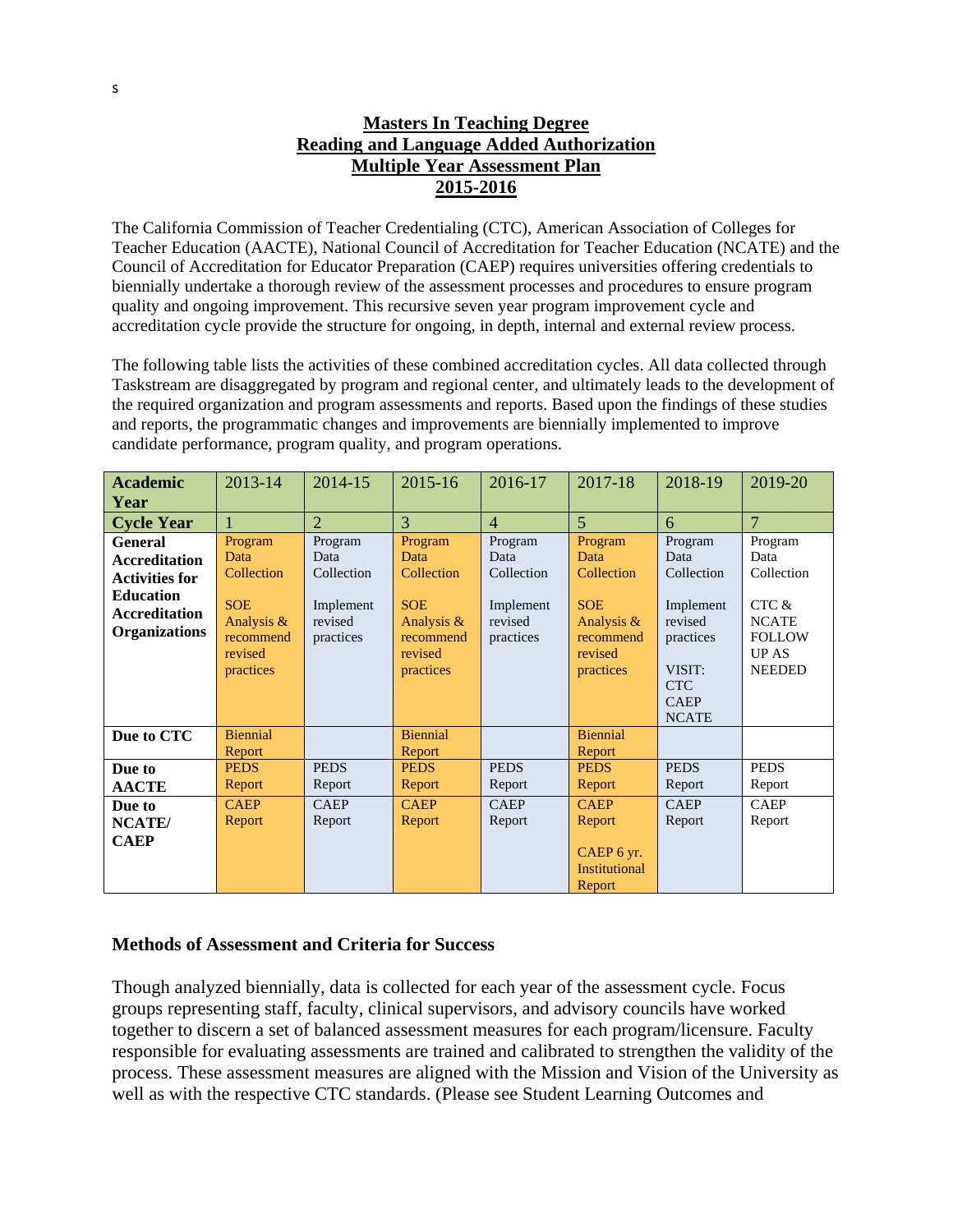Curriculum Maps for this alignment.) Using Taskstream as the primary data management system, the program collects ongoing data from these assessments to gauge candidates' progress throughout their course of study and ensure CTC program standards are met.

Each direct signature assessment is evaluated using a four point rubric. The direct assessments for this program and supporting rubrics are listed below. All candidates are expected to be at the "proficient level of performance with a score of "3" or above in each rubric criterion.

## **Direct Measures:**

| <b>Evaluation Instrument</b>                                                                   | <b>Description</b>                                                                                                                                                                                                                                                                                                                                                                                                                                                   | <b>Standards Assessed</b>                                                                                                                                                   |
|------------------------------------------------------------------------------------------------|----------------------------------------------------------------------------------------------------------------------------------------------------------------------------------------------------------------------------------------------------------------------------------------------------------------------------------------------------------------------------------------------------------------------------------------------------------------------|-----------------------------------------------------------------------------------------------------------------------------------------------------------------------------|
| <b>GED 628 Signature Assessment:</b><br>Using Technology to Support<br><b>Student Learning</b> | Candidates will respond to a<br>series of writing prompts<br>designed to demonstrate their<br>understanding of the course<br>learning outcomes. For this<br>course, that is application and<br>use of technology, as it relates<br>to enhancing instruction for all<br>students, meeting the needs for<br>all learners including EL, At-risk,<br>Resource, Special Needs & GATE<br>populations.                                                                      | <b>CTC RLAA Program Standards</b><br>Addressed:<br>RLAA 3,5,7,8,9,10<br>PLO 1-Introduced<br>PLO 3-Developed                                                                 |
| <b>GED 696 Signature Assessment:</b><br>Literacy Portfolio                                     | Candidates will teach a<br>minimum of 2 literacy lessons to<br>the whole class. They will<br>incorporate a whole class or<br>small group assessment within<br>these lessons. Based on this<br>assessment, candidates will<br>choose two struggling readers to<br>observe, assess, and later<br>intervene (in the next course).<br>The students should be<br>preforming at differing levels of<br>literacy acquisition. One of the<br>students should be achieving at | <b>CTC RLAA Program Standards</b><br>Addressed:<br>RLAA 2.5, 3.1, 3.2a-f, 3.6, 4.1-3,<br>5.A, 5.A1-5.A4, 5B1-5B3,<br>PLO 1-Introduced<br>PLO 2-Developed<br>PLO 3-Developed |

s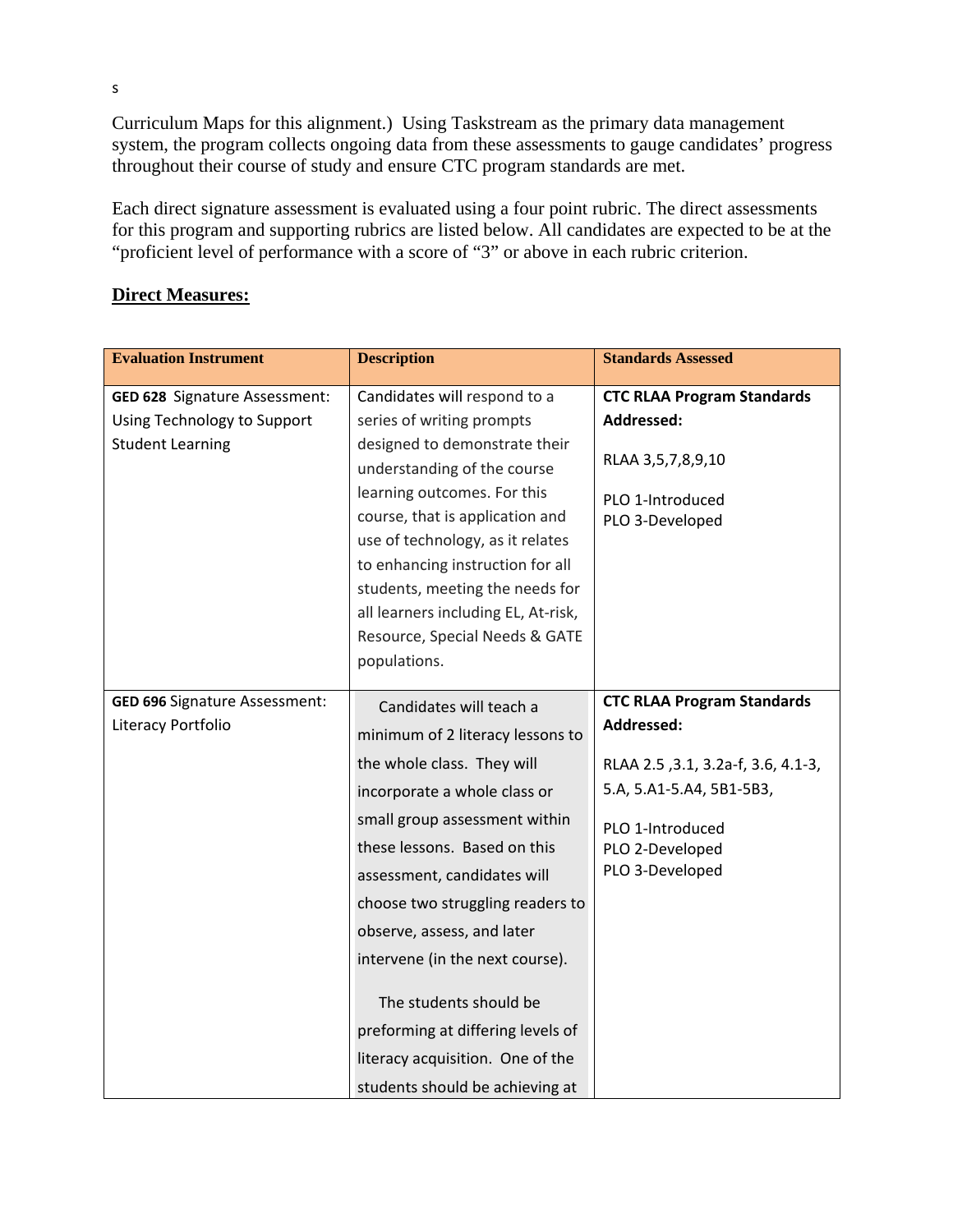|                                                     | a primary level of literacy<br>acquisition (PreK-3) and one at<br>an intermediate level (Grade 4<br>and higher). Additionally, at<br>least one of the two students<br>should be an English Language<br>Learner.<br>Candidates will compile the<br>information collected into a<br>virtual portfolio. This assignment<br>serves as an opportunity to<br>demonstrate and reinforce<br>knowledge and skills that are<br>embedded in the Reading and<br>Literacy Added Authorization<br>Program and curriculum<br>standards. |                                                                                                                                                                                                |
|-----------------------------------------------------|--------------------------------------------------------------------------------------------------------------------------------------------------------------------------------------------------------------------------------------------------------------------------------------------------------------------------------------------------------------------------------------------------------------------------------------------------------------------------------------------------------------------------|------------------------------------------------------------------------------------------------------------------------------------------------------------------------------------------------|
| GED 697 Signature Assessment:<br>Literacy Fieldwork | Candidates will create and<br>implement a systematic<br>intervention plan based on the<br>data gathered in GED 696 for the<br>two students. Candidates will<br>report on their process, findings,<br>and reflections. This assignment<br>serves as an opportunity for you<br>to demonstrate and reinforce<br>knowledge and skills that are<br>embedded in the Reading<br>Certificate Program and<br>curriculum standards.                                                                                                | <b>CTC RLAA Program Standards</b><br>Addressed:<br>RLAA 1.2, 2.4-2.5, 3.1, 3.2a-g,<br>3.3-3.7, 4.1-4.5, 5.A1-5.A4, 5B1-<br>2<br>PLO 1-Developed & Mastered<br>PLO 2-Mastered<br>PLO 3-Mastered |